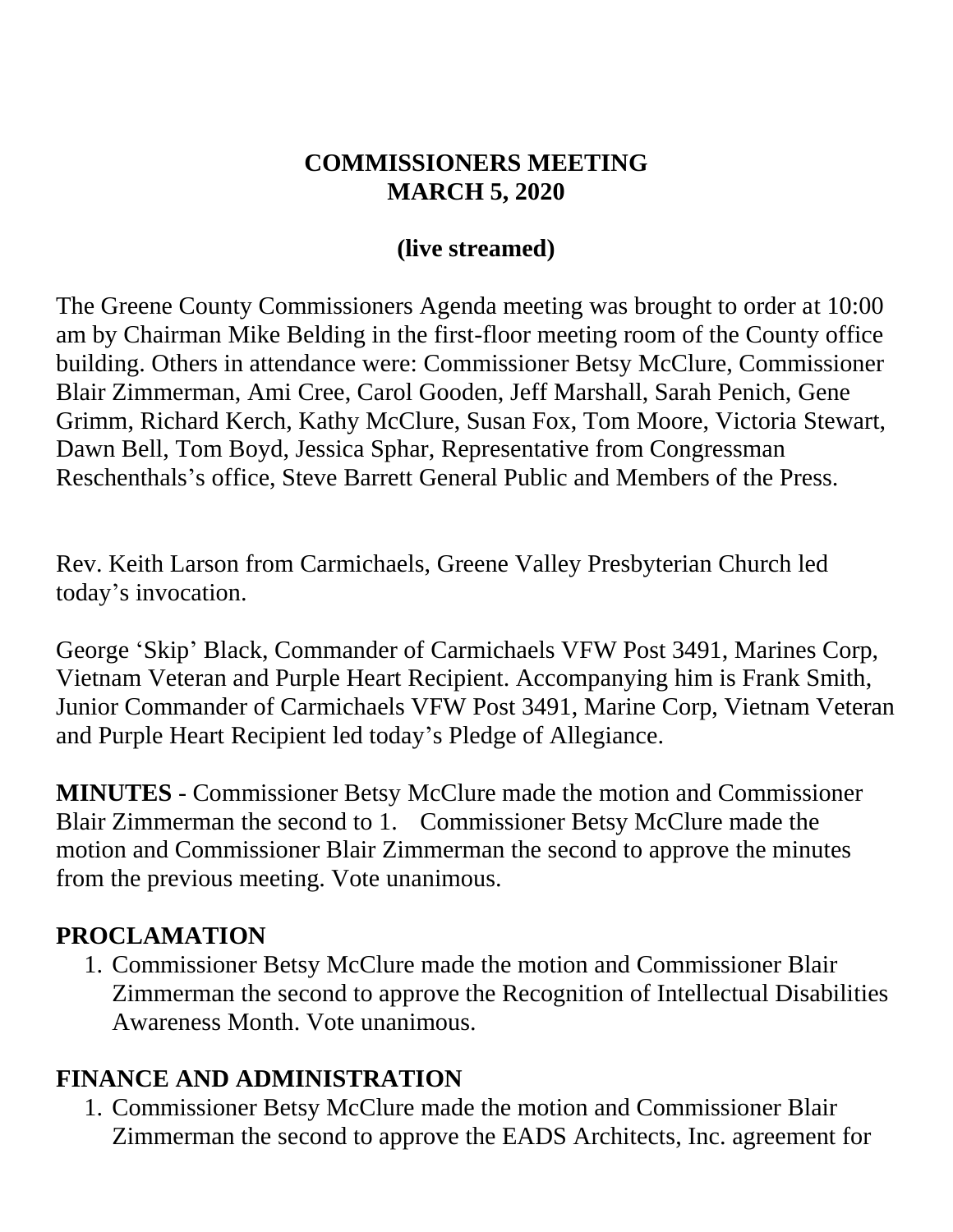the design, bidding, and inspections of the Court House roof coating project in the amount of \$19,500.00 dollars. Vote unanimous.

- 2. Commissioner Betsy McClure made the motion and Commissioner Blair Zimmerman the second to approve submission of the Keystone Grant application for Eva K. Bowlby Public Library. Vote unanimous.
- 3. Commissioner Betsy McClure made the motion and Commissioner Blair Zimmerman the second to approve signatory authority for Commissioner Mike Belding for the Keystone Grant application for Eva K. Bowlby Public Library. Vote unanimous.
- 4. Commissioner Betsy McClure made the motion and Commissioner Blair Zimmerman the second to approve the allocation for \$600 dollars for Teddy Bear Care Corporation. Vote unanimous.
- 5. Commissioner Betsy McClure made the motion and Commissioner Blair Zimmerman the second to approve the appointment of Corbly Orndorf to the Tax Abatement Board. Vote unanimous.

# **CYS**

- 1. Commissioner Betsy McClure made the motion and Commissioner Blair Zimmerman the second to approve FY 2019/2020 2nd Quarter Act 148 Expenditures. Vote unanimous.
- 2. Commissioner Betsy McClure made the motion and Commissioner Blair Zimmerman the second to approve FY 2019/2020 Contract w/ Alternative Living Solutions. Placement at \$197.55 per-child/per-day. Vote unanimous.
- 3. Commissioner Betsy McClure made the motion and Commissioner Blair Zimmerman the second to approve FY 2019/2020 Contract with Auberle. Placement ranging from \$202.55 to \$298.44 per-child/per-day. Vote unanimous.
- 4. Commissioner Betsy McClure made the motion and Commissioner Blair Zimmerman the second to approve FY 2019/2020 Contract with Outside in School of Experiential Education, Inc. Placement at \$266.58 or \$290 perchild/per-day. Vote unanimous.
- 5. Commissioner Betsy McClure made the motion and Commissioner Blair Zimmerman the second to approve FY 2019/2020 Contract with Twin Pines Family Services, LLC. Placement at \$70 or \$80 per-child/per-day. Vote unanimous.

## **EMA**

1. Commissioner Betsy McClure made the motion and Commissioner Blair Zimmerman the second to approve the appointment of Commissioner Mike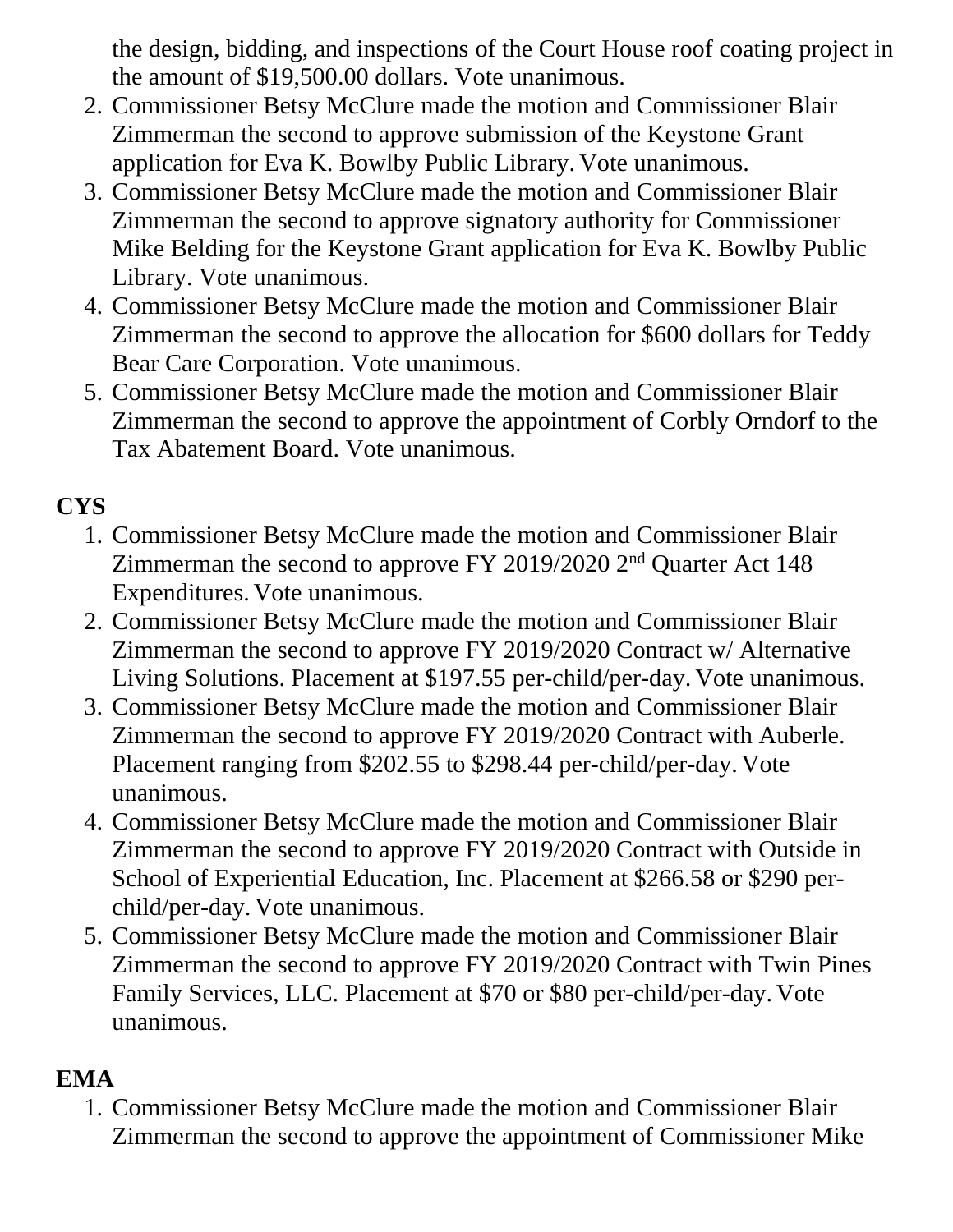Belding to the Greene County Local Emergency Planning Committee. Vote unanimous.

- 2. Commissioner Betsy McClure made the motion and Commissioner Blair Zimmerman the second to approve the Hazardous Material Emergency Response Report. Vote unanimous.
- 3. Commissioner Betsy McClure made the motion and Commissioner Blair Zimmerman the second to approve the Tyler Agreement for annual maintenance in the amount of \$29,140 dollars. Vote unanimous.
- 4. Commissioner Betsy McClure made the motion and Commissioner Blair Zimmerman the second to approve the Bearcom service agreement in the amount of \$206 dollars. Vote unanimous.
- 5. Commissioner Betsy McClure made the motion and Commissioner Blair Zimmerman the second to approve the Amendment One Agreement between the County of Greene and CenturyLink in the amount of \$147,059.25 dollars. Vote unanimous.

# **HUMAN SERVICES**

1. Commissioner Betsy McClure made the motion and Commissioner Blair Zimmerman the second to approve the Memorandum of Understanding for January 1, 2020 through December 31, 2020 with McKean County Redevelopment and Housing Authority for the Home Connection Program funds through the Home4Good funding. Vote unanimous.

# **PARKS AND RECREATION**

- 1. Commissioner Betsy McClure made the motion and Commissioner Blair Zimmerman the second to approve the following 2020 Recreation Grants, totaling \$19,051 dollars. Vote unanimous.
	- Izaak Walton League of American, Harry Enstrom Chapter of Greene County PA for enhancement of recreation at Ten-Mile Creek at \$3,000.
	- Waynesburg Borough/Franklin Township for Meadowlark Park/Fitch Field at \$3,000.
	- Greensboro Youth Baseball League for equipment storage shed at \$3,000.
	- Center Township for playground improvements at \$3,000.
	- Dunkard Township for Fence replacement/new slide at \$3,000.
	- Lap Swimmers for expanded pool hours at no cost.
	- Carmichaels High School Softball Boosters for softball equipment storage at \$2,051.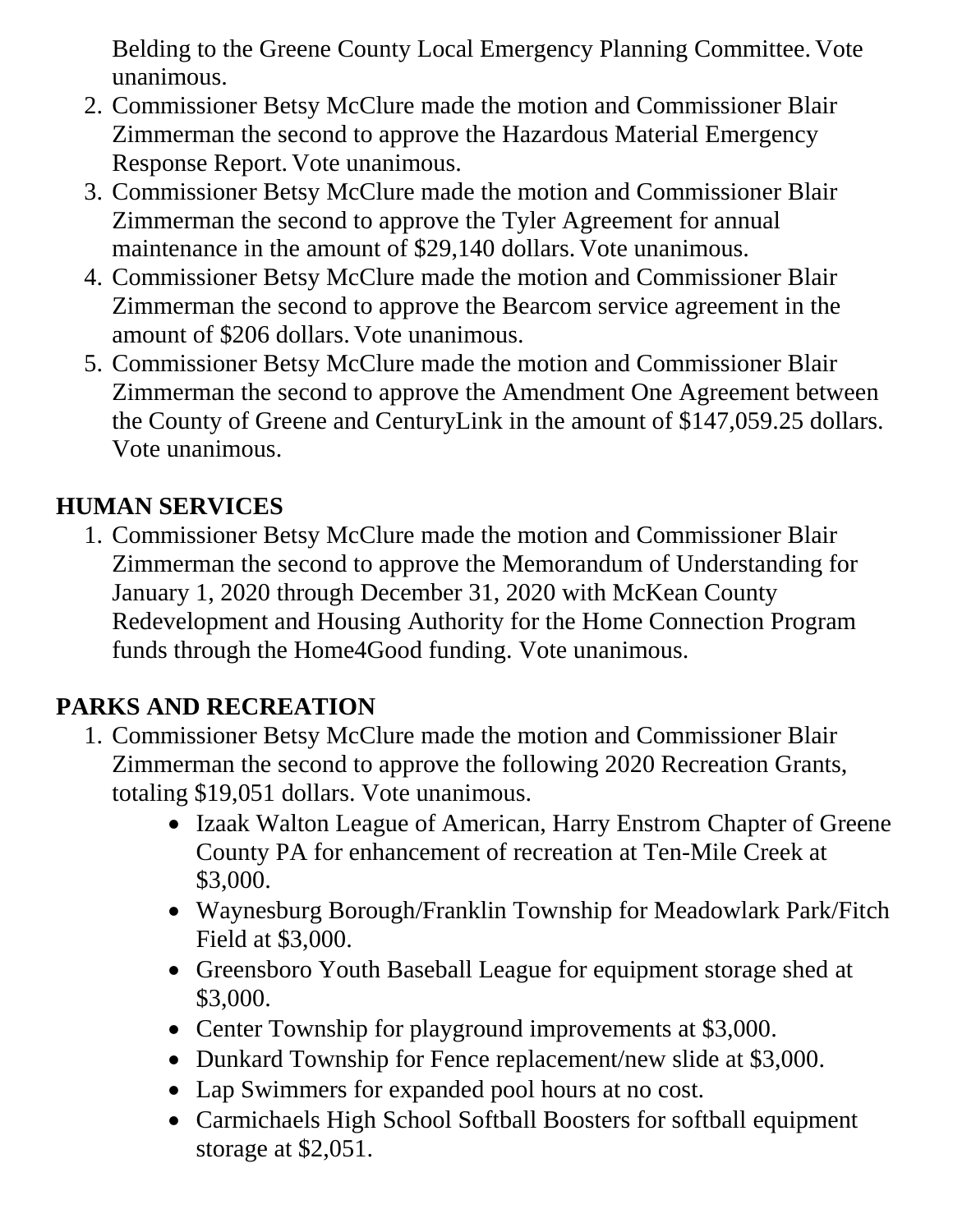• Rices Landing Softball Field for Jefferson Area girls' softball field improvements at \$2,000.

### **SHERIFF**

1. Commissioner Betsy McClure made the motion and Commissioner Blair Zimmerman the second to approve the Addendum to the Master Agreement between Teleosoft, Inc. and the County of Greene. Vote unanimous.

### **VETERANS AFFAIRS (1,253 graves, totaling \$3,759 dollars)**

- 1. Commissioner Betsy McClure made the motion and Commissioner Blair Zimmerman the second to approve the agreement for the care and maintenance of 94 graves in the Fairall Cemetery at \$3.00 per grave located in Whiteley Township amounting to \$282 dollars. Vote unanimous.
- 2. Commissioner Betsy McClure made the motion and Commissioner Blair Zimmerman the second to approve the agreement for the care and maintenance of 130 graves in the Centennial Cemetery at \$3.00 per grave located in Aleppo Township amounting to \$390 dollars. Vote unanimous.
- 3. Commissioner Betsy McClure made the motion and Commissioner Blair Zimmerman the second to approve the agreement for the care and maintenance of 24 graves in the Windy Gap Cemetery at \$3.00 per grave located in Aleppo Township amounting to \$72 dollars. Vote unanimous.
- 4. Commissioner Betsy McClure made the motion and Commissioner Blair Zimmerman the second to approve the agreement for the care and maintenance of 8 graves in the Claylick Cemetery at \$3.00 per grave located in Center Township amounting to \$24 dollars. Vote unanimous.
- 5. Commissioner Betsy McClure made the motion and Commissioner Blair Zimmerman the second to approve the agreement for the care and maintenance of 85 graves in the Fairview Cemetery at \$3.00 per grave located in Dunkard Township amounting to \$255 dollars. Vote unanimous.
- 6. Commissioner Betsy McClure made the motion and Commissioner Blair Zimmerman the second to approve the agreement for the care and maintenance of 324 graves in the Green Mounty Cemetery at \$3.00 per grave located in Franklin Township amounting to \$972 dollars. Vote unanimous.
- 7. Commissioner Betsy McClure made the motion and Commissioner Blair Zimmerman the second to approve the agreement for the care and maintenance of 171 graves in the Oakmont Cemetery at \$3.00 per grave located in Franklin Township amounting to \$513 dollars. Vote unanimous.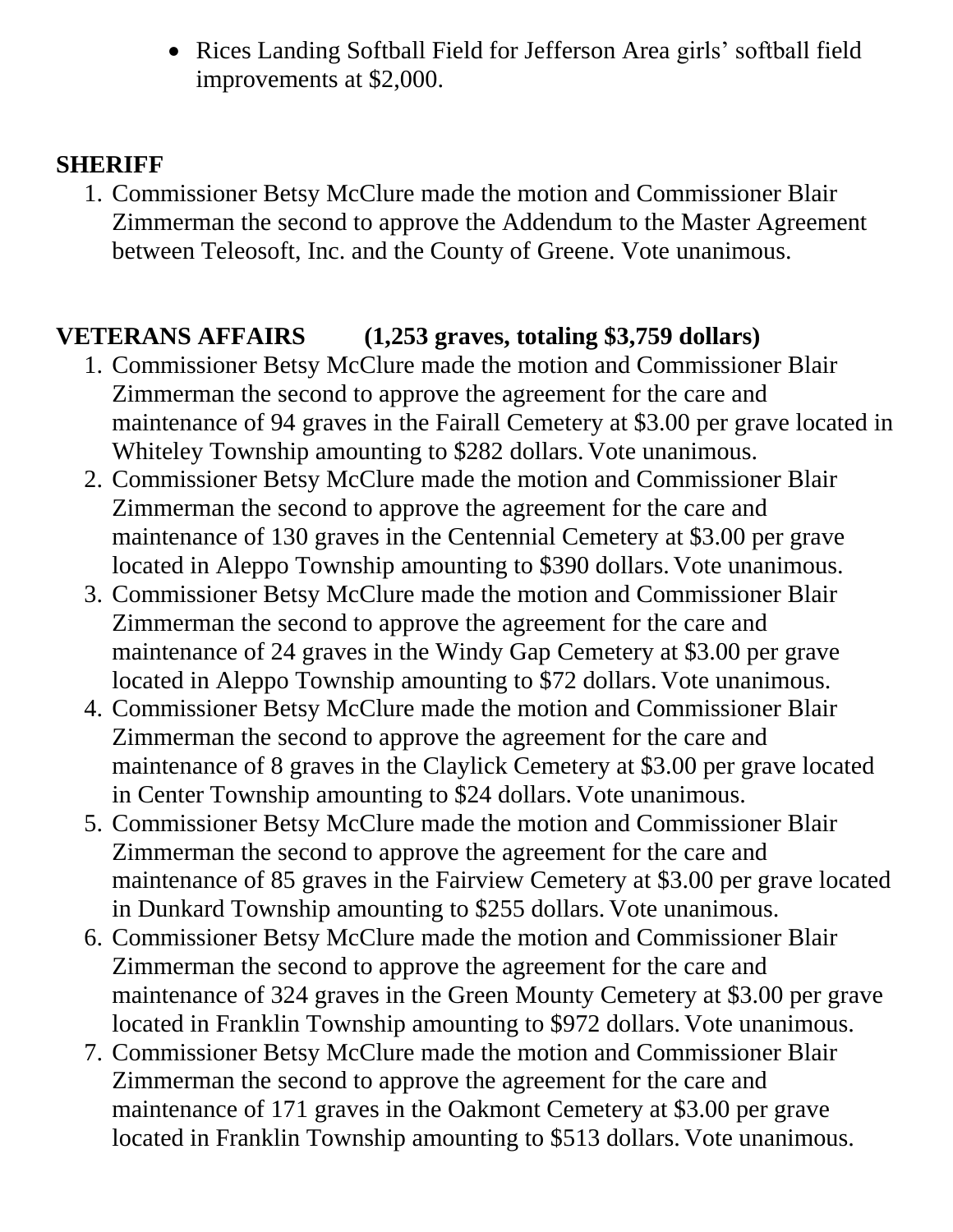- 8. Commissioner Betsy McClure made the motion and Commissioner Blair Zimmerman the second to approve the agreement for the care and maintenance of 70 graves in the St. Ann's Cemetery at \$3.00 per grave located in Franklin Township amounting to \$210 dollars. Vote unanimous.
- 9. Commissioner Betsy McClure made the motion and Commissioner Blair Zimmerman the second to approve the agreement for the care and maintenance of 45 graves in the Pleasant Hill (old) Cemetery at \$3.00 per grave located in Gilmore Township amounting to \$135 dollars. Vote unanimous.
- 10. Commissioner Betsy McClure made the motion and Commissioner Blair Zimmerman the second to approve the agreement for the care and maintenance of 204 graves in Garards Fort Cemetery at \$3.00 per grave located in Greene Township amounting to \$612 dollars. Vote unanimous.
- 11. Commissioner Betsy McClure made the motion and Commissioner Blair Zimmerman the second to approve the agreement for the care and maintenance of 33 graves in Bethany Cemetery at \$3.00 per grave located in Jackson Township amounting to \$99 dollars. Vote unanimous.
- 12. Commissioner Betsy McClure made the motion and Commissioner Blair Zimmerman the second to approve the agreement for the care and maintenance of 9 graves in Lantz Cemetery at \$3.00 per grave located in Wayne Township amounting to \$27 dollars. Vote unanimous.
- 13. Commissioner Betsy McClure made the motion and Commissioner Blair Zimmerman the second to approve the agreement for the care and maintenance of 56 graves in Braddock Cemetery at \$3.00 per grave located in Richhill Township amounting to \$168 dollars. Vote unanimous.

## **ANNOUNCEMENTS**

- 1. 2020 Census
- 2. Summer Hires

# **NOTICES**

- 1. Application of Southwestern PA Water Authority for approval to alter the public crossing by installation of an underground water pipeline where T-684 (Elm Drive) crosses, below grade, the track of Norfolk Southern Railway Company located in Franklin Township, Greene County.
- 2. CNX Gas Company LLC is applying for Permits to Drill and Operate Gas Wells located in Richhill Township.
- 3. PA DEP has received Water Management Plan amended application for the Southwest District.